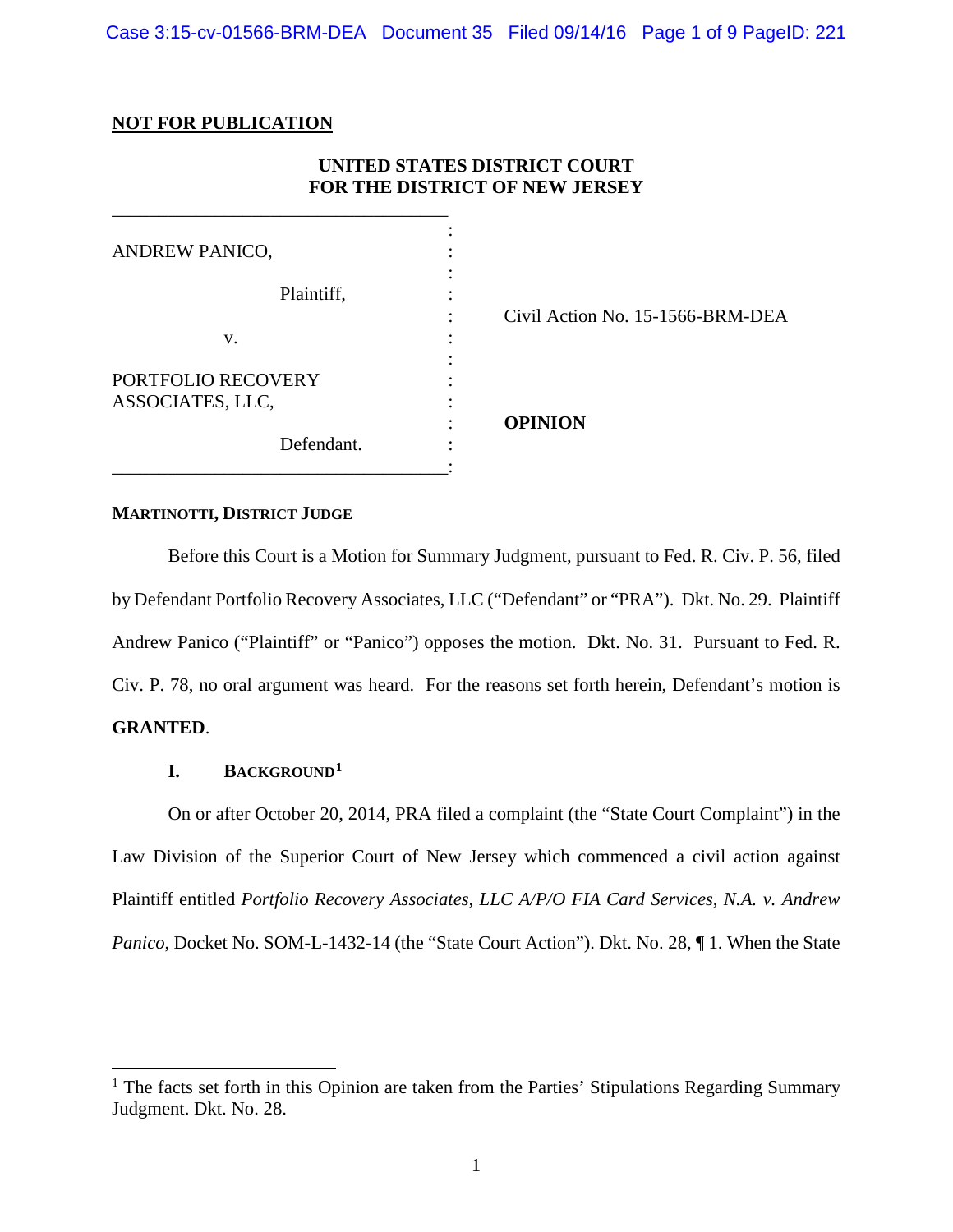Court Action was commenced, more than three (3) years but less than six (6) had passed after the accrual of the cause of action alleged in the State Court Complaint. Id. ¶ 2.

The State Court Complaint alleged that Panico incurred a financial obligation (the "Debt") on a certain credit card account (the "Account") which was in default and the creditor's rights to the Debt had been assigned to PRA. Dkt. No. 28, ¶ 3. The Debt arose out of one or more transactions in which the money, property, insurance, or services which were the subject of those transactions were primarily for personal, family, or household purposes. Id. ¶ 4. Therefore, the Debt is a "debt" as defined by 15 U.S.C. § 1692a(5). Id. Because Plaintiff is a natural person allegedly obligated to pay the Debt, Plaintiff is a "consumer" as defined by 15 U.S.C. § 1692a(3). Id. ¶ 5. The Parties stipulated that, for purposes of this action only, PRA acted as a "debt collector" as defined by 15 U.S.C. §1692a(6). Id. ¶ 6.

The Account from which the Debt arose was governed by a written credit card agreement (the "Agreement"). Id. ¶ 8; Dkt. No. 28-1. The Agreement provides, in pertinent part, as follows: "This Agreement is made in Delaware. It is governed by the laws of the State of Delaware, without regard to its conflict of laws principles, and by any applicable federal laws." Dkt No. 28-1, p. 6. By entering into the Agreement, Plaintiff "agree<sup>[d]</sup> that any litigation ... regarding th<sup>[e]</sup> [A]ccount or th[e] Agreement shall be brought in a court located in the State of Delaware." Id.

The Account was considered to be "delinquent" on June 18, 2010, at which time the outstanding balance was \$43,970.16. Dkt. No. 28, ¶¶ 10-11.

Plaintiff has never lived in Delaware. Id. ¶ 12. Plaintiff has never visited Delaware. Id. ¶ 13. Plaintiff does not own property in Delaware. Id. ¶ 14. Plaintiff has never been amenable to service of process in Delaware. Id. ¶ 15. Plaintiff has never been subject to personal jurisdiction in Delaware.  $\underline{Id}$ . | 16.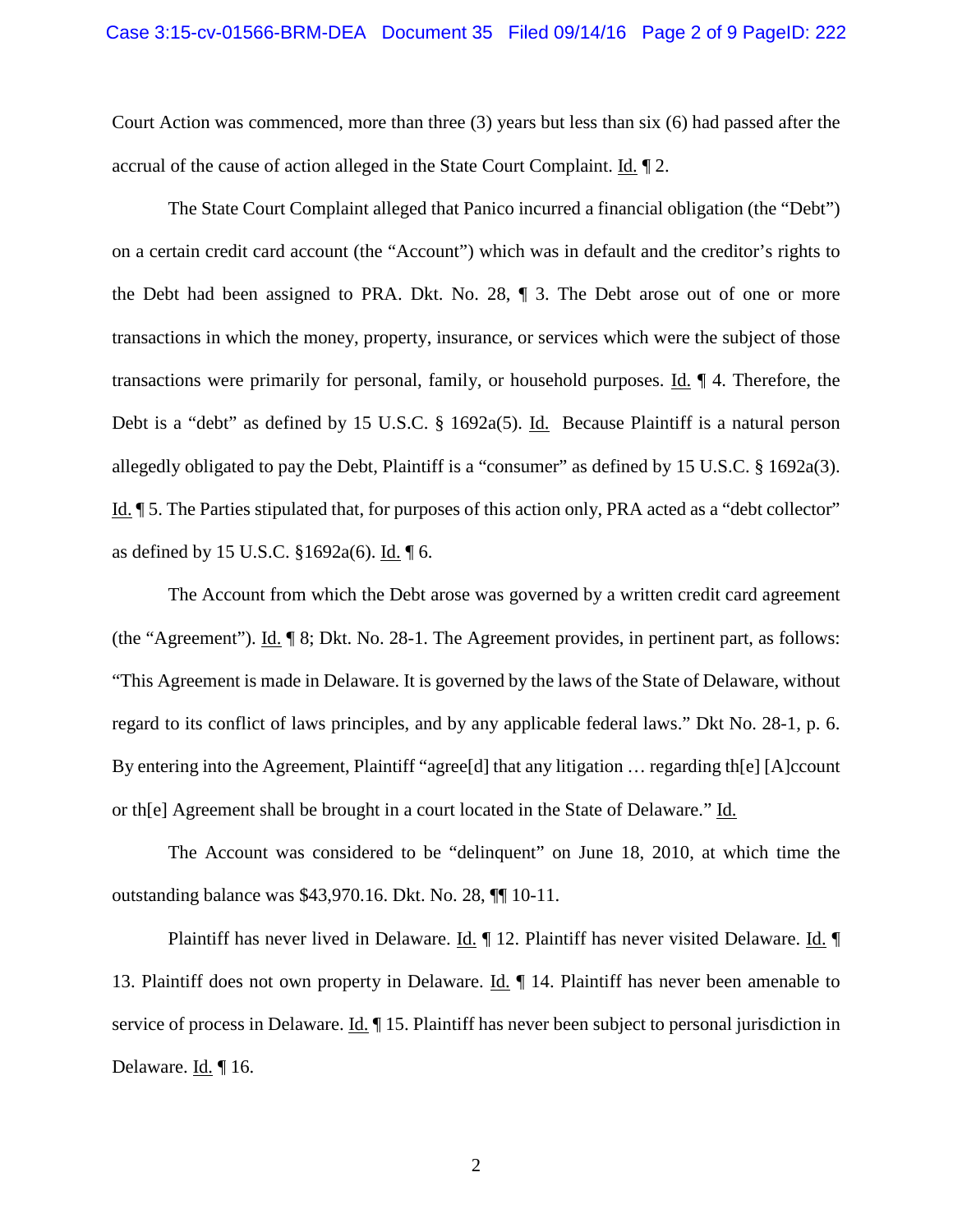#### **a. The Instant Lawsuit**

On March 2, 2015, Plaintiff, individually and behalf of all others similarly situated, filed a two-count Class Action Complaint alleging the State Court Action was filed by PRA after the applicable statute of limitations in violation of the Fair Debt Collection Practices Act ("FDCPA"), 15 U.S.C. § 1692, and the New Jersey Consumer Fraud Act, N.J.S.A. 56:8-2. Dkt. No. 1. On August 3, 2015, PRA filed an Answer. Dkt. No. 15.

The Parties submitted a joint letter to the Court on April 11, 2016, outlining their mutual decision to pursue summary judgment on the central issue of Plaintiff's claim under the FDCPA. Dkt. No. 23. Thereafter, the Parties submitted their joint Stipulations Regarding Summary Judgment on the legal issues of: (a) the applicable statute of limitations for the underlying State Court Action; (b) the applicability of any tolling or tolling provision for such statute of limitations; and (c) depending on the answers to (a) and (b), whether PRA violated the FDCPA by filing the State Court Action. Dkt. No. 28.

This motion followed.

#### **II. LEGAL STANDARD**

Summary judgment is appropriate "if the movant shows that there is no genuine dispute as to any material fact and the movant is entitled to judgment as a matter of law." Fed. R. Civ. P. 56(a). The "mere existence of some alleged factual dispute between the parties will not defeat an otherwise properly supported motion for summary judgment; the requirement is that there be no genuine issue of material fact." Anderson v. Liberty Lobby, Inc., 477 U.S. 242, 247-48 (1986). A fact is only "material" for purposes of a summary judgment motion if a dispute over that fact "might affect the outcome of the suit under the governing law." Id. at 248. A dispute about a material fact is "genuine" if "the evidence is such that a reasonable jury could return a verdict for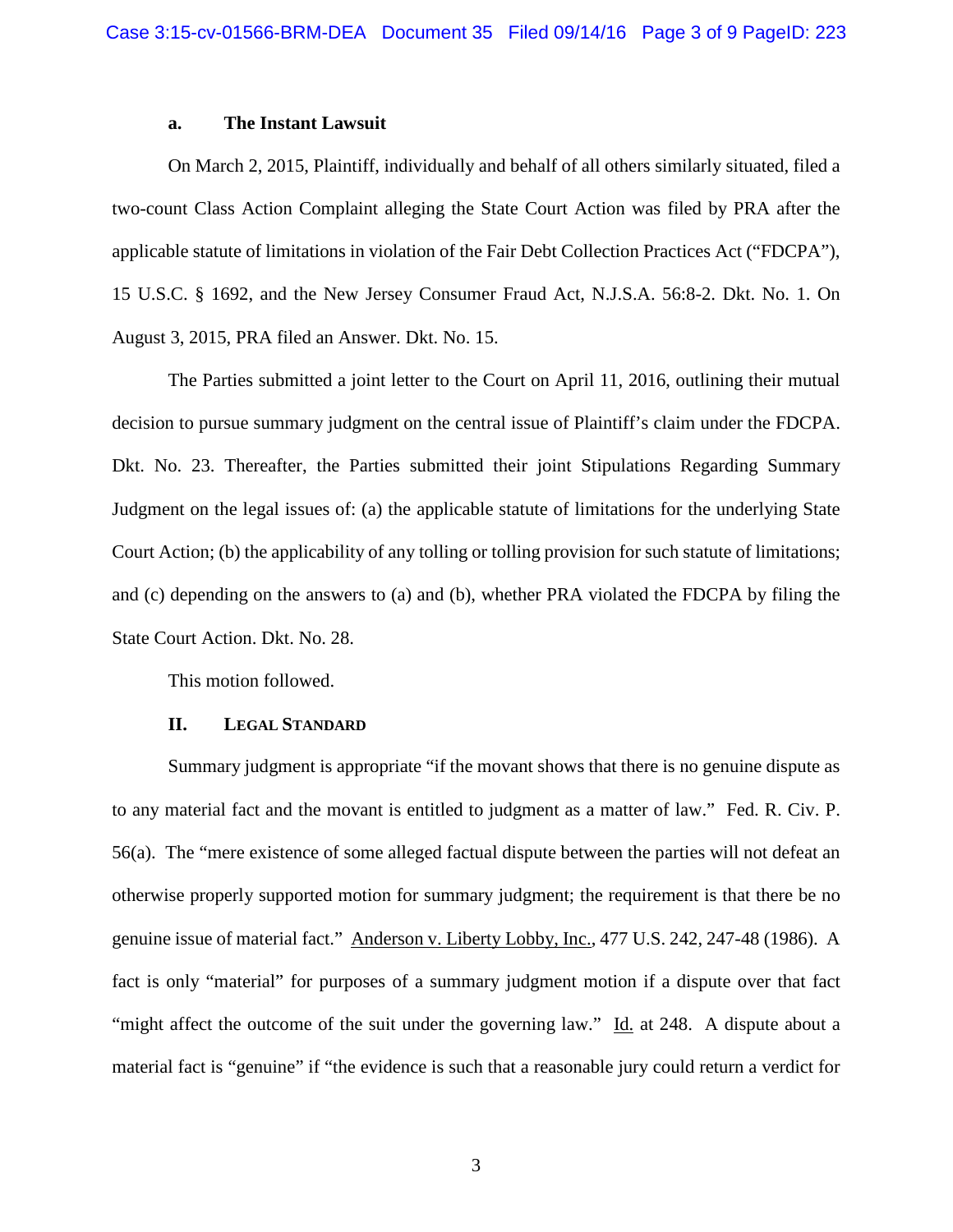the nonmoving party." Id. The dispute is not genuine if it merely involves "some metaphysical doubt as to the material facts." Matsushita Elec. Indus. Co. v. Zenith Radio Corp., 475 U.S. 574, 586 (1986).

Not every issue of fact will be sufficient to defeat a motion for summary judgment; issues of fact are genuine "if the evidence is such that a reasonable jury could return a verdict for the nonmoving party." Anderson, 477 U.S. at 248. Further, the nonmoving party cannot rest upon mere allegations; he must present actual evidence that creates a genuine issue of material fact. See Fed. R. Civ. P. 56(e); Anderson, 477 U.S. at 249 (citing First Nat'l Bank v. Cities Serv. Co., 391 U.S. 253, 290 (1968)). In conducting a review of the facts, the non-moving party is entitled to all reasonable inferences and the record is construed in the light most favorable to that party. Hip Heightened Indep. & Progress, Inc. v. Port Auth. of New York & New Jersey, 693 F.3d 345, 351 (3d Cir. 2012). Accordingly, it is not the Court's role to make findings of fact, but to analyze the facts presented and determine if a reasonable jury could return a verdict for the nonmoving party. See Brooks v. Kyler, 204 F.3d 102, 105 n.5 (3d Cir. 2000) (citing Anderson, 477 U.S. at 249); Big Apple BMW v. BMW of N. Am., Inc., 974 F.2d 1358, 1363 (3d Cir. 1992).

#### **III. DECISION**

Defendant argues that the plain language of Delaware's statute of limitations and related tolling provision make timely PRA's underlying State Court Action against Plaintiff, thus warranting summary judgment in its favor. The Court agrees.

It is undisputed that the Agreement "is governed by the laws of the State of Delaware, without regard to its conflict of laws principles, and by any applicable federal laws." Dkt. No. 28-1, p. 6. "Ordinarily, when parties to a contract have agreed to be governed by the laws of a particular state, New Jersey courts will uphold the contractual choice if it does not violate New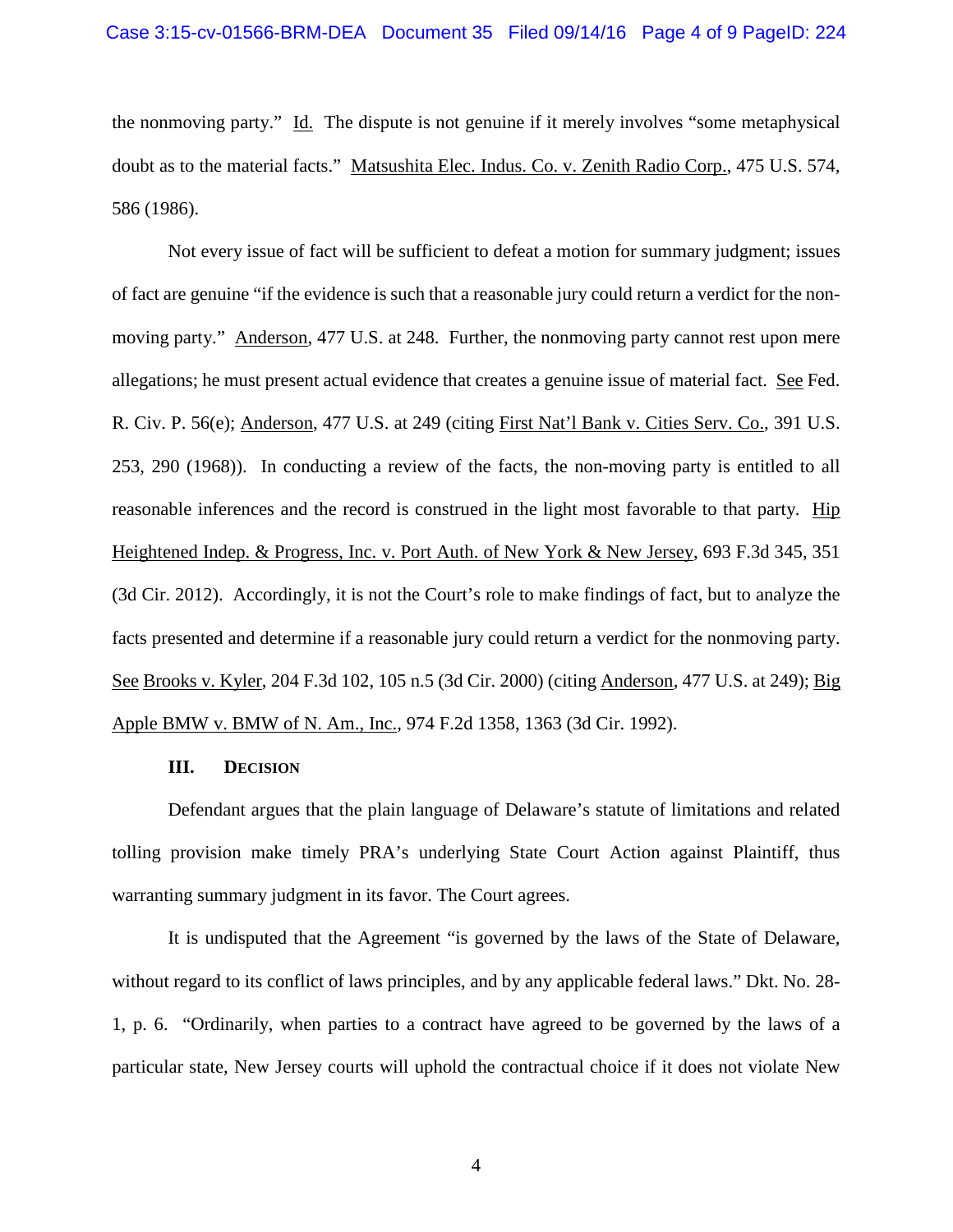Jersey's public policy." Instructional Sys., Inc. v. Computer Curriculum Corp., 130 N.J. 324, 341

(1992). Therefore, the Court applies Delaware law to its analysis of the timeliness of PRA's claims

in the State Court Action.

The Parties agree that, under Delaware law, PRA's claims in the State Court Action are

subject to a 3-year statute of limitations. Specifically, Title 10, Section 8106 of the Code of

Delaware provides:

… no action based on a detailed statement of the mutual demands in the nature of debit and credit between parties arising out of contractual or fiduciary relations … shall be brought after the expiration of 3 years from the accruing of such action; subject, however, to the provisions of §§ 8108-8110, 8119 and 8127 of this title.

Del. C. tit. 10, § 8106.

As stipulated by the Parties, PRA filed the State Court Action "more than three years …

after the accrual of the cause of action alleged in the State Court Complaint." Dkt. No. 28, ¶ 2. The

central issue to be decided, then, is whether PRA's claim was tolled under Delaware law, which

provides:

If at the time when a cause of action accrues against any person, such person is out of the State, the action may be commenced, within the time limited therefore in this chapter, after such person comes into the State in such manner that by reasonable diligence, such person may be served with process. If, after a cause of action shall have accrued against any person, such person departs from and resides or remains out of the State, the time of such person's absence until such person shall have returned into the State in the manner provided in this section, shall not be taken as any part of the time limited for the commencement of the action.

Del. C. tit. 10, § 8117.

The Court finds the Parties' Stipulations Regarding Summary Judgment bring this case squarely within the plain language and ambit of Delaware's tolling provision, which preserved PRA's claims in the State Court Action. At all times, Plaintiff was "out of the State" and was "not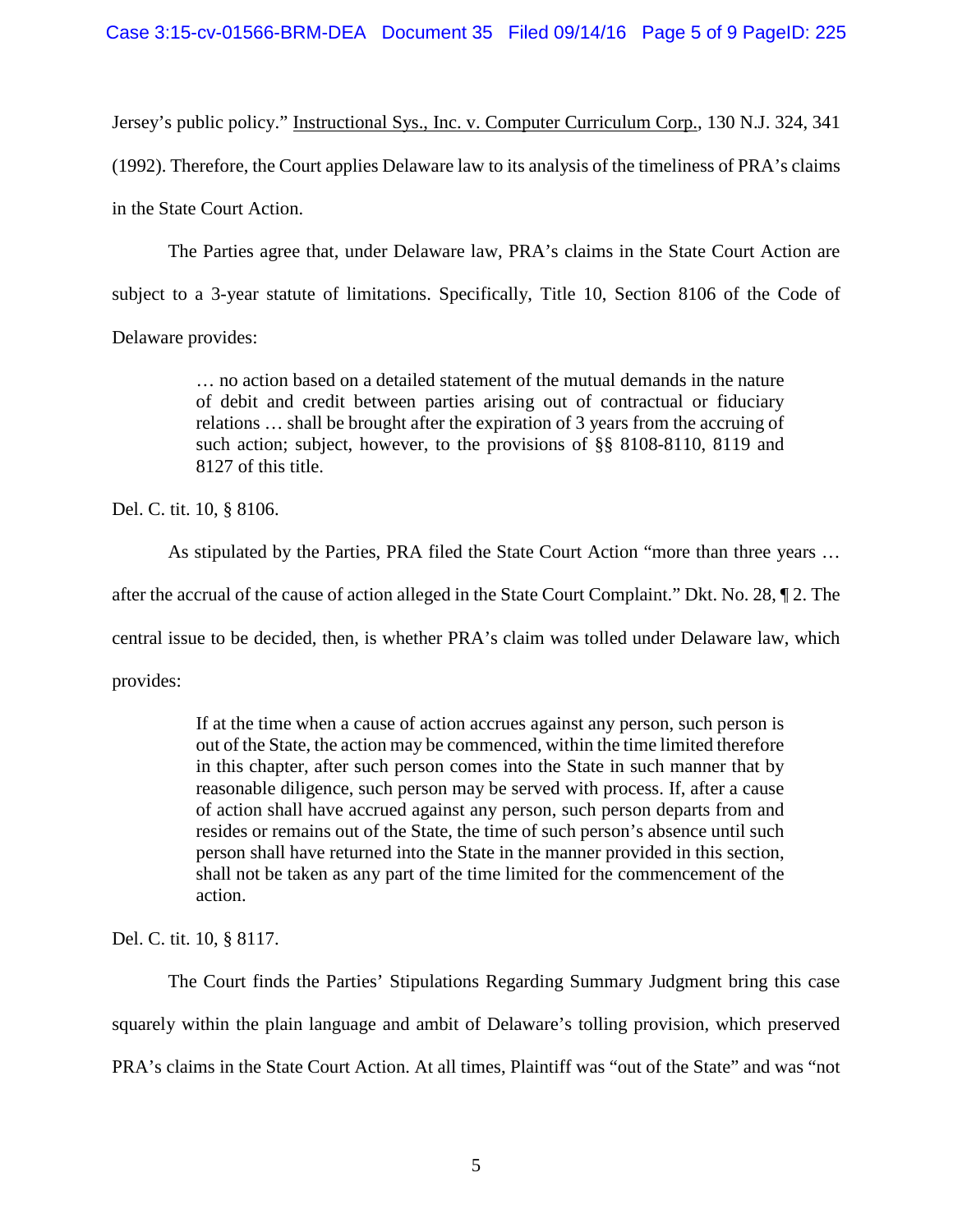otherwise subject to service of process in the state" of Delaware. Dkt No. 28 ¶¶ 12-16. Indeed, Plaintiff stipulated that he: (1) has never lived in Delaware; (2) has never visited Delaware; (3) does not own property in Delaware; (4) has never been amenable to service of process in Delaware; and (5) has never been subject to personal jurisdiction in Delaware. Id. Nevertheless, Plaintiff argues that Section 8117 should not apply to actions filed outside of Delaware (like the State Court Action) or against parties who have no prior connection to Delaware (like Plaintiff), because Section "8117 was never intended to create an indefinite period for commencing a lawsuit." Dkt. No. 31, p. [2](#page-5-0)5.<sup>2</sup> Thus, Plaintiff argues, because PRA's claim was filed more than 3-years after it accrued and not tolled by Section 8117, the State Court Action was untimely. The Court disagrees. By its terms, Section 8117 applies to both in-state and out-of-state defendants, and there is nothing in the language of the statute or Delaware cases interpreting it to suggest its application is limited to actions filed within the State of Delaware.<sup>[3](#page-5-1)</sup> The Court declines to read into the statute language the Delaware legislature chose not to include.

With respect to statutory interpretation, the Code of Delaware provides: "Words and phrases shall be read with their context and shall be construed according to the common and approved usage of the English language." Del. C. § 303. As explained by the Delaware Supreme Court, "[t]he goal of statutory construction is to determine and give effect to legislative intent." Eliason v. Englehard, 733 A.2d 944, 946 (Del. 1999). Thus, "where the language of a statute is

<span id="page-5-0"></span><sup>&</sup>lt;sup>2</sup> In support of this argument, Plaintiff does not cite to any biding authority and concedes that "no New Jersey appellate decisions or published trial court decisions have" addressed the applicability of Section 8117 under similar circumstances as here. Id.

<span id="page-5-1"></span> $3$  The Court recognizes that the second sentence of Section 8117 applies on its face only to Delaware defendants who subsequently leave the state, but notes the first sentence of the statute makes clear that it also applies to "any person" who is "out of the State" at the time the action accrues.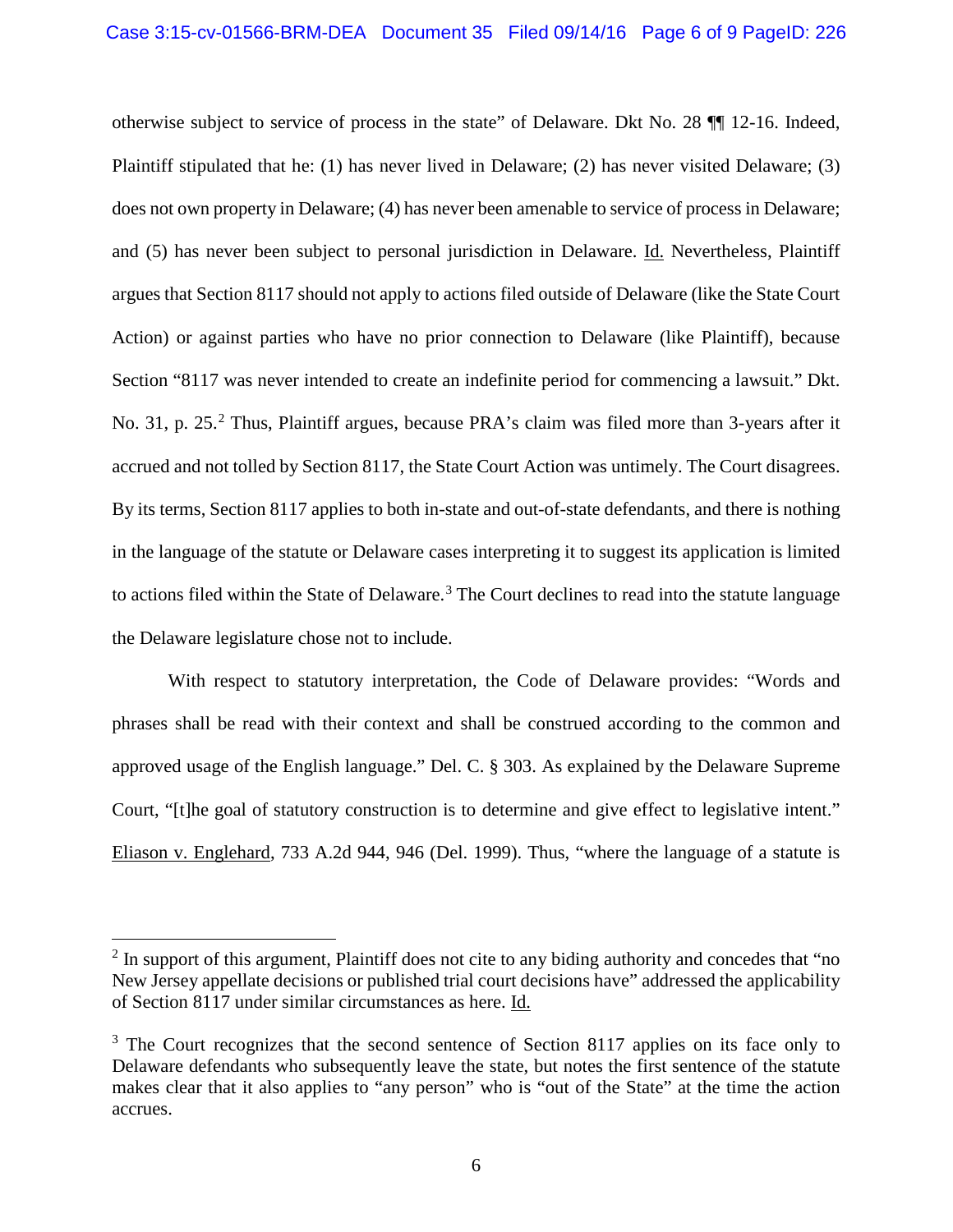### Case 3:15-cv-01566-BRM-DEA Document 35 Filed 09/14/16 Page 7 of 9 PageID: 227

plain and conveys a clear and definite meaning, the courts will give to the statute the exact meaning conveyed by the language, adding nothing thereto, and taking nothing therefrom." Fed. United Corp. v. Havender, 11 A.2d 331, 337 (Del. 1940). In this District, "[f]ollowing basic cannons of statutory construction, a court should construe statutory language so as to avoid interpretations that would render any phrase superfluous." H.M v. Haddon Heights Bd. Of Educ., 822 F. Supp. 2d 439, 451 (D.N.J. 2011) (citing United States v. Cooper, 396 F. 3d 308 (3d Cir. 2005) (citing TRW Inc. v. Andrews, 534 U.S. 19, 31 (2001)).

Based on these well-settled principles, the tolling provision of Section 8117 cannot be read in a vacuum but, rather, is an integral part of and intertwined with the limitations period set forth in Section 8106. In fact, the United States Supreme Court has held that "'tolling' [provisions] … are an integral part of a complete limitations policy," and, therefore, when a district court borrows a state's limitation period, it must "logically include [state] rules of tolling" in its analysis. Bd. of Regents v. Tomanio, 446 U.S. 478, 485, 488 (1980); see also Wilson v. Garcia, 471 U.S. 261, 269 n.17 (1985) ("In virtually all statutes of limitations the chronological length of the limitation period is interrelated with provisions regarding tolling, revival, and questions of application.").

The Court finds the reasoning of the Delaware Supreme Court's decision in Saudi Basic Indus. Corp. v. Mobil Yanbu Petrochemical Co., 866 A.2d 1 (Del. 2005) to be instructive. See Jama v. United States INS, 343 F. Supp. 2d 338, 370 (D.N.J. 2004) (considering other courts' interpretation of a foreign statute). In Saudi Basic, the Delaware Supreme Court explained:

> It is settled law that the purpose and effect of Section 8117 is to toll the statute of limitations as to defendants who, at the time the cause of action accrues, are outside the state and are not otherwise subject to service of process in the state. In those circumstances, the statute of limitations is tolled until the defendant becomes amenable to service of process.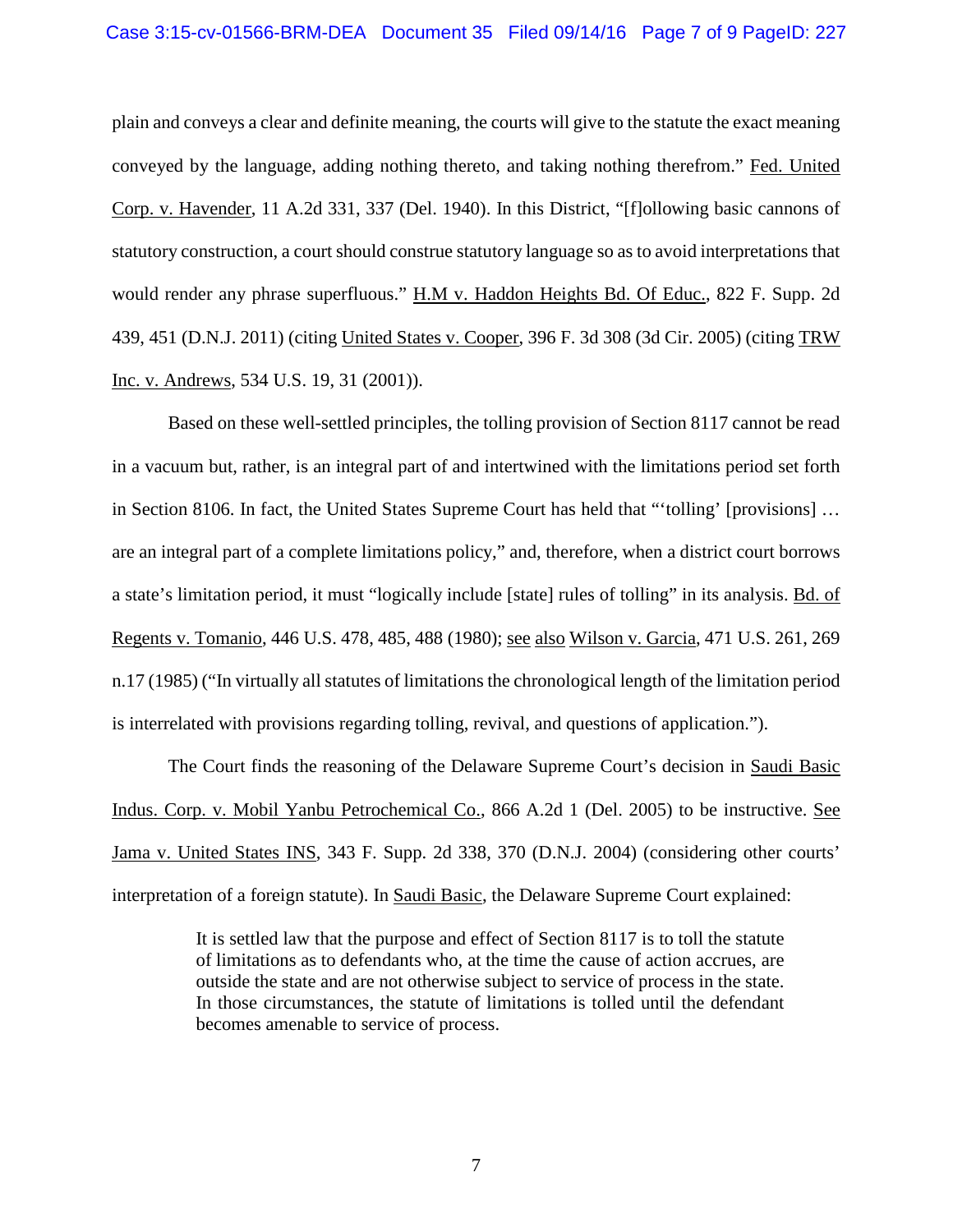Saudi Basic, 866 A.2d at 18 (citing Hurwitch v. Adams, 155 A.2d 591, 594 (Del. 1959); Brossman v. FDIC, 510 A.2d 471, 472-73 (Del. 1986)).

The Saudi Basic court went on to hold that Delaware's limitations period would be tolled where, as here, the defendant was: (1) "out of the state" and not amenable to service of process prior to the current action; (2) not subject to personal jurisdiction in Delaware because of a lack of significant contacts; and (3) only caused the cessation of the tolling period by becoming amenable to service of process. Saudi Basic, 866 A.2d at 18-19. The same set of facts exist in this case.

Plaintiff is not a Delaware resident, has never visited Delaware, owns no property in Delaware, has never been amenable to service of process in Delaware, and has never been subject to personal jurisdiction in Delaware. Dkt. No. 28 ¶¶ 12-16. The plain language of Section 8117 squarely applies in these circumstances.

By application of Section 8117, PRA's claims in the underlying State Court Action were not untimely because at the time PRA's claims accrued, Plaintiff was "out of the state" of Delaware, not amenable to service of process in Delaware, and not subject to personal jurisdiction in Delaware. As a result, the tolling provision of Section 8117 applies by its literal terms, rendering PRA's collection action timely under Delaware's statute of limitations.

Accordingly, Plaintiff's claims under the FDCPA, 15 U.S.C. §1692, and New Jersey Consumer Fraud Act, N.J.S.A. 56:8-2, fail as a matter of law and PRA is entitled to summary judgment in its favor.

### **IV. CONCLUSION**

For the reasons set forth above, Defendant's Motion for Summary Judgment is **GRANTED**. This matter is therefore dismissed and the case is closed. An appropriate order will follow.